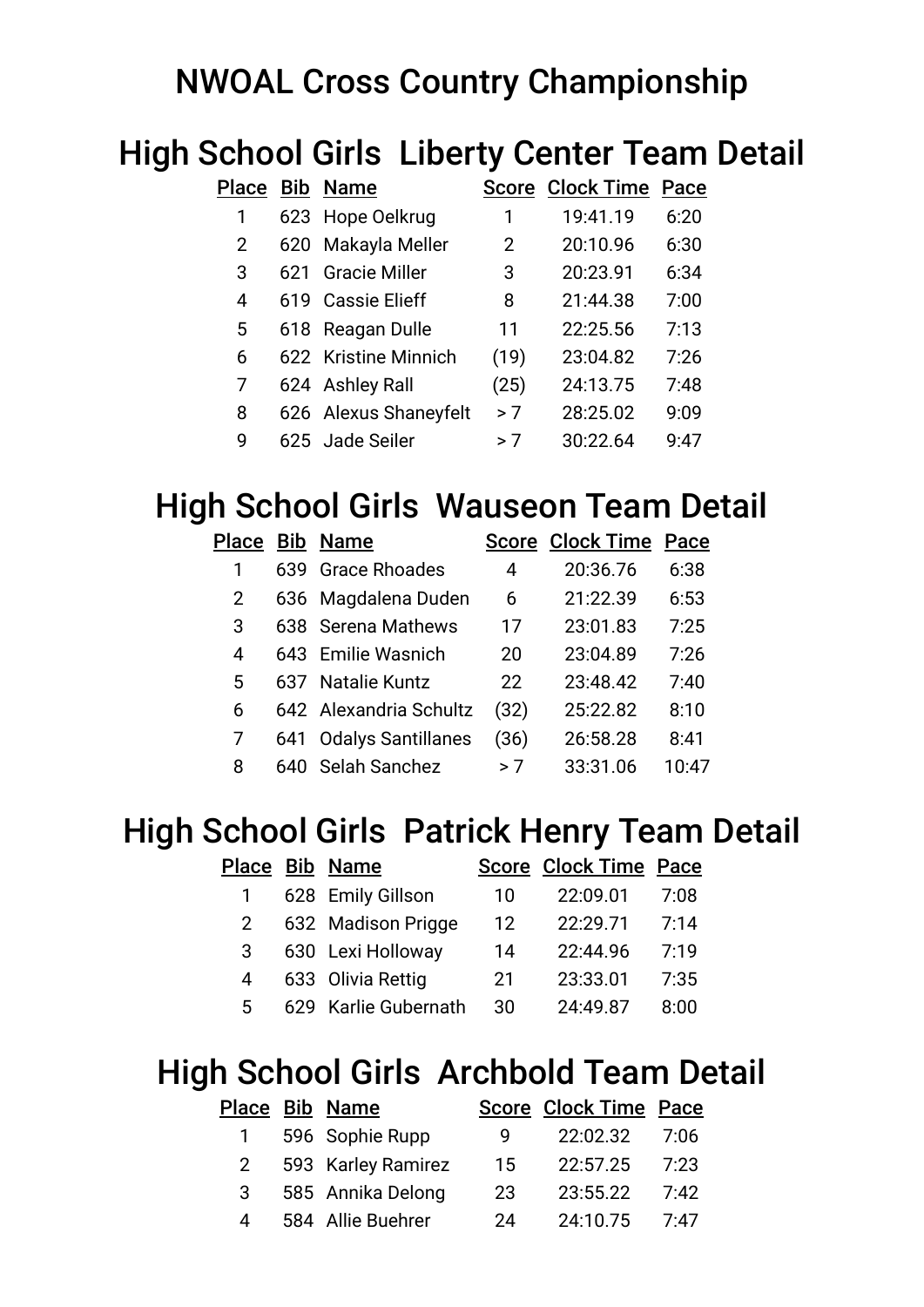| Place |     | <b>Bib Name</b>          | <b>Score</b> | <b>Clock Time</b> | Pace  |
|-------|-----|--------------------------|--------------|-------------------|-------|
| 5     |     | 594 Alison Roehrig       | 27           | 24:29.06          | 7:53  |
| 6     | 590 | <b>Trinity Lauber</b>    | (28)         | 24:37.67          | 7:56  |
| 7     |     | 592 Tessa Nafziger       | (29)         | 24:43.19          | 7:57  |
| 8     | 589 | Rayne Kinsman            | > 7          | 26:35.25          | 8:33  |
| 9     | 598 | Ella Throne              | > 7          | 26:51.85          | 8:39  |
| 10    |     | 588 Jenae Kinsman        | >7           | 26:54.29          | 8:40  |
| 11    |     | 595 Norah Ruffer         | > 7          | 28:02.55          | 9:02  |
| 12    | 591 | Meg Mello                | > 7          | 30:35.00          | 9:51  |
| 13    | 587 | <b>Elizabeth Francis</b> | > 7          | 31:11.29          | 10:02 |
| 14    | 597 | <b>Natalie Seibert</b>   | > 7          | 33:10.77          | 10:41 |

## High School Girls Evergreen Team Detail

|  | 13                                                                                                                        | 22:44.58 | 7:19                  |
|--|---------------------------------------------------------------------------------------------------------------------------|----------|-----------------------|
|  | 18                                                                                                                        | 23:02.39 | 7:25                  |
|  | 26                                                                                                                        | 24:22.74 | 7:51                  |
|  | 33                                                                                                                        | 25:31.21 | 8:13                  |
|  | 38                                                                                                                        | 28:10.26 | 9.04                  |
|  | Place Bib Name<br>613 Kayla Gleckler<br>615 Deanna Hoffman<br>616 Lyndi Williamson<br>614 Ella Hinz<br>612 Izzy Barkhimer |          | Score Clock Time Pace |

## High School Girls Bryan Team Detail

|    | Place Bib Name     |    | Score Clock Time Pace |       |
|----|--------------------|----|-----------------------|-------|
|    | 604 Kate Thormeier |    | 21:33.27              | 6:56  |
| 2. | 602 Alexis Nieves  | 16 | 23:00.06              | 7:24  |
| 3  | 600 Kelby Knight   | 35 | 25:54.28              | 8:20  |
| 4  | 605 Casey Xie      | 37 | 28:10.10              | 9:04  |
| 5. | 599 Anastasia Haas | 39 | 31:16.20              | 10:04 |
|    |                    |    |                       |       |

### High School Girls Delta Team Detail

|             | Place Bib Name       |    | <b>Score Clock Time Pace</b> |       |
|-------------|----------------------|----|------------------------------|-------|
|             | 611 Josilyn Welch    | 5  | 21:13.98                     | 6:50  |
| $2^{\circ}$ | 606 Sophia Bonfert   | 31 | 24:51.18                     | 8:00  |
| 3           | 607 Emma Deffenbaugh | 34 | 25:44.77                     | 8:17  |
| 4           | 610 Leigha Pirrwitz  | 40 | 31:22.39                     | 10:06 |
| 5           | 608 Jaclyn Kohlhofer | 41 | 32:22.54                     | 10:25 |

### High School Girls Swanton Team Detail

|  | Place Bib Name      |    | <b>Score Clock Time Pace</b> |  |
|--|---------------------|----|------------------------------|--|
|  | 1 747 Ashley Keaton | 5< | 24:02.04 7:44                |  |